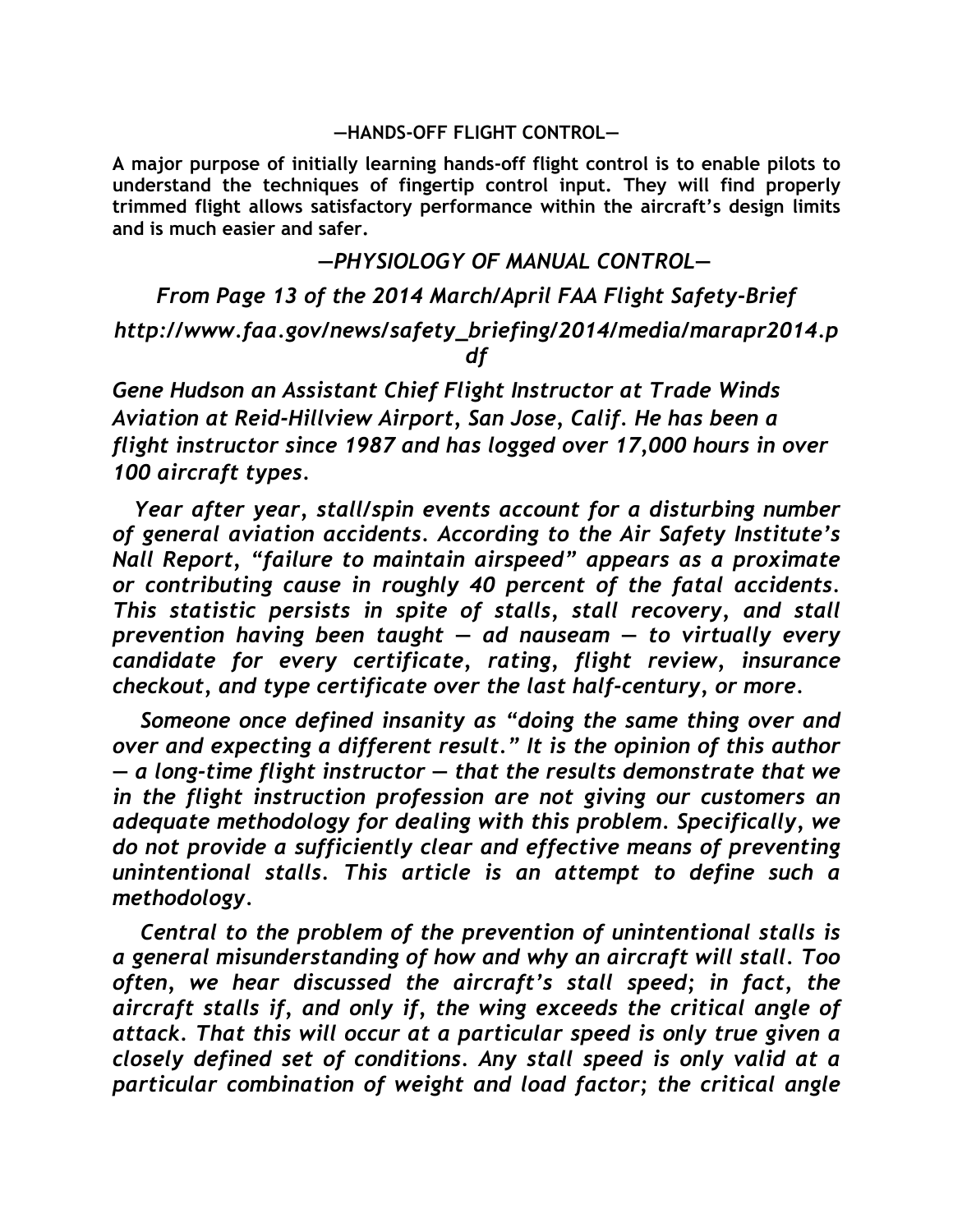*of attack does not change as long as the flap configuration is constant.*

*A second poorly understood concept is the issue of trim and stability. Pilots tend to think that the aircraft trims to an airspeed; this, also, is only true under particular circumstances. The static stability of an airplane tends to drive it back to a trimmed angle of attack. This will correspond to a particular airspeed only under steady-state conditions.*

*The stability of the aircraft can be used to the pilot's advantage with regard to stall prevention. In a nutshell, let go of the controls. Once releasing the controls, the aircraft will return to the trimmed angle of attack (regardless of the airspeed) within a little more than a second. Most aircraft will not trim to an angle of attack that exceeds the critical angle of attack; thus, with very rare exception, an aircraft loaded forward of the aft center of gravity limit cannot be stalled in hands-off flight.*

*Unintentional stalls, then, occur when the pilot applies enough backpressure on the yoke to overcome the natural stability of the aircraft, leave the trimmed angle of attack, and exceed the critical angle of attack. It would seem, then, that we could eliminate unintentional stalls by warning pilots to avoid applying excessive backpressure.*

*One would think this would work. History tells us, however, that it does not. Discovering the reason for this paradox requires bringing some outside knowledge into play. In particular, I find it helpful to consider the 19th century contributions of German anatomist and physiologist Ernst Heinrich Weber (1795-1878), and his student, physicist and philosopher Gustav Theodor Fechner (1801-1887).*

*These two scientists developed the theory of perception, defining the "just noticeable difference (JND)," or, in other words, the minimum change in a stimulus required to trigger perception.*

*With regard to pressure stimulus (such as force on the yoke), the JND is a change of approximately 14 percent of the pressure already present. Today, the relationships they defined are referred to as the Weber-Fechner law, or the W-F law. It is common knowledge in physiology but, unfortunately, not so well known in aviation.*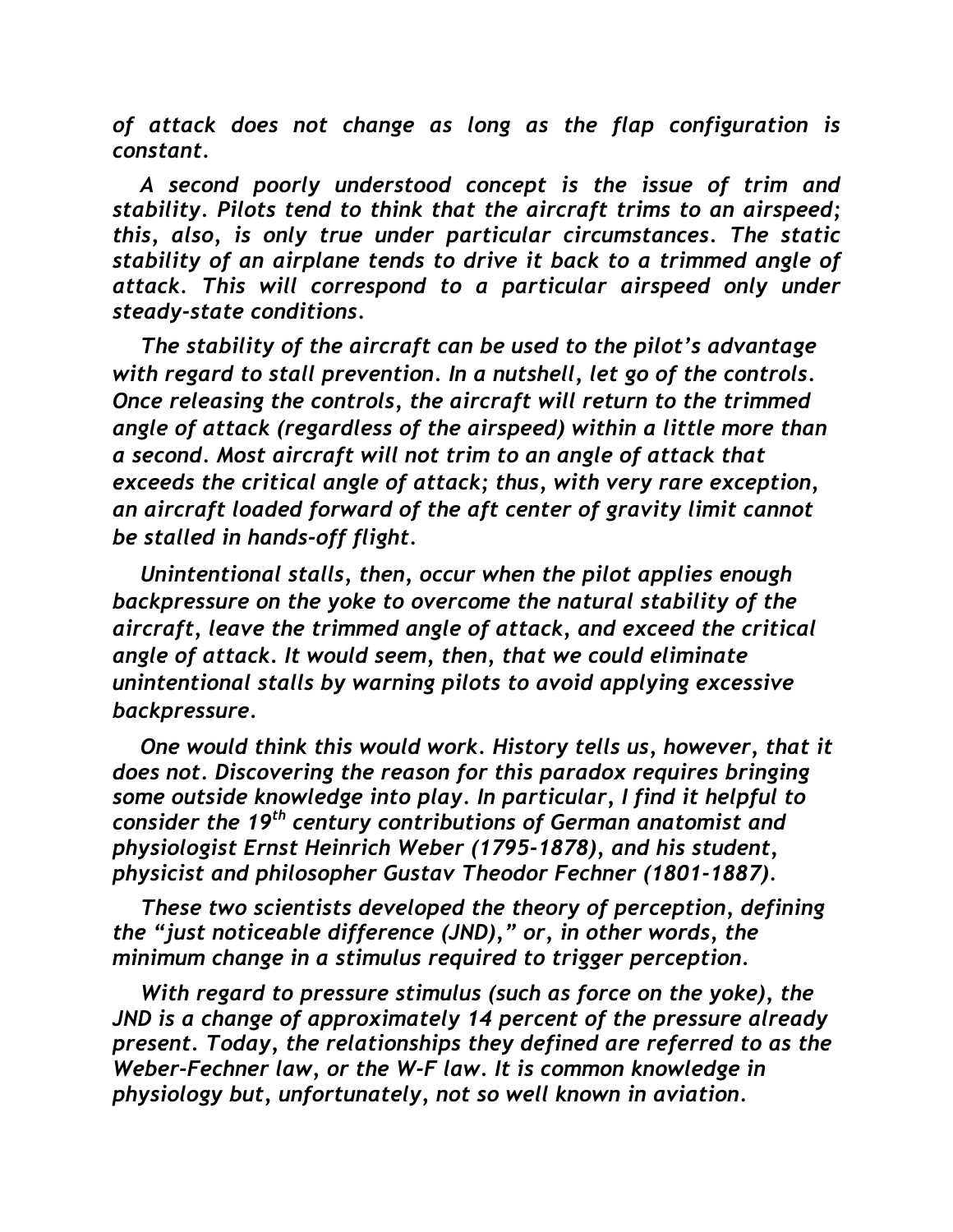*Several features of the W-F law are important to flight operations. First, any stimulus (yoke pressure) which is constant will fade from perception over a short time. A pilot who is flying in an out-of-trim condition will soon lose the ability to perceive that he or she is applying any elevator pressure at all. The out-of-trim condition becomes the new zero; the pilot cannot trim it off, because they do not perceive that it is there.*

*Second, a constant stimulus (i.e., steady backpressure to compensate for being out-of-trim) will elevate the just-noticeabledifference. If the pilot is holding a constant 20 lbs. backpressure, the minimum pressure change he or she can feel on the yoke is now 2.8 lbs., in any direction.*

*Every attempt to make a "small" input will become a "small" input plus 2.8 lbs. of additional pressure that the pilot has no way to know he or she is applying. The result is over-controlling; small, precise inputs are impossible.*

*Also, the pilot will tend to make unintended inputs, in pitch and roll, across a 5.6 lb. "dead spot" in his or her perception. This can be especially vexing when the pilot is attempting to accomplish nonflying tasks, such as reading a chart, or dialing a radio frequency; he or she will apply an unknown and unintended input up to the limits of the JND.*

*A pilot flying in this manner is much more at risk of inducing an unintentional stall. Too many pilots are in the habit of flying the aircraft with large control pressures, far away from the trimmed angle-of-attack. The elevated JND makes it easy to apply the control forces accidentally that are necessary to overcome the stability of the aircraft and drive it to and past the critical angle of attack.*

## *What can we do?*

*To avoid the unintentional stall, we need to develop the habit of flying the aircraft in trim and hands off. An airplane which is in trim and flown hands off is (with rare exception) impossible to stall. The natural (static) stability will drive it to and hold it at the trimmed (not stalling) angle of attack; flying hands-off ensures the pilot will not force the aircraft away from the trimmed (not stalling) condition.*

*Getting into a perfectly trimmed condition is not always as easy as it sounds. For most pilots, it requires a change in the way we touch*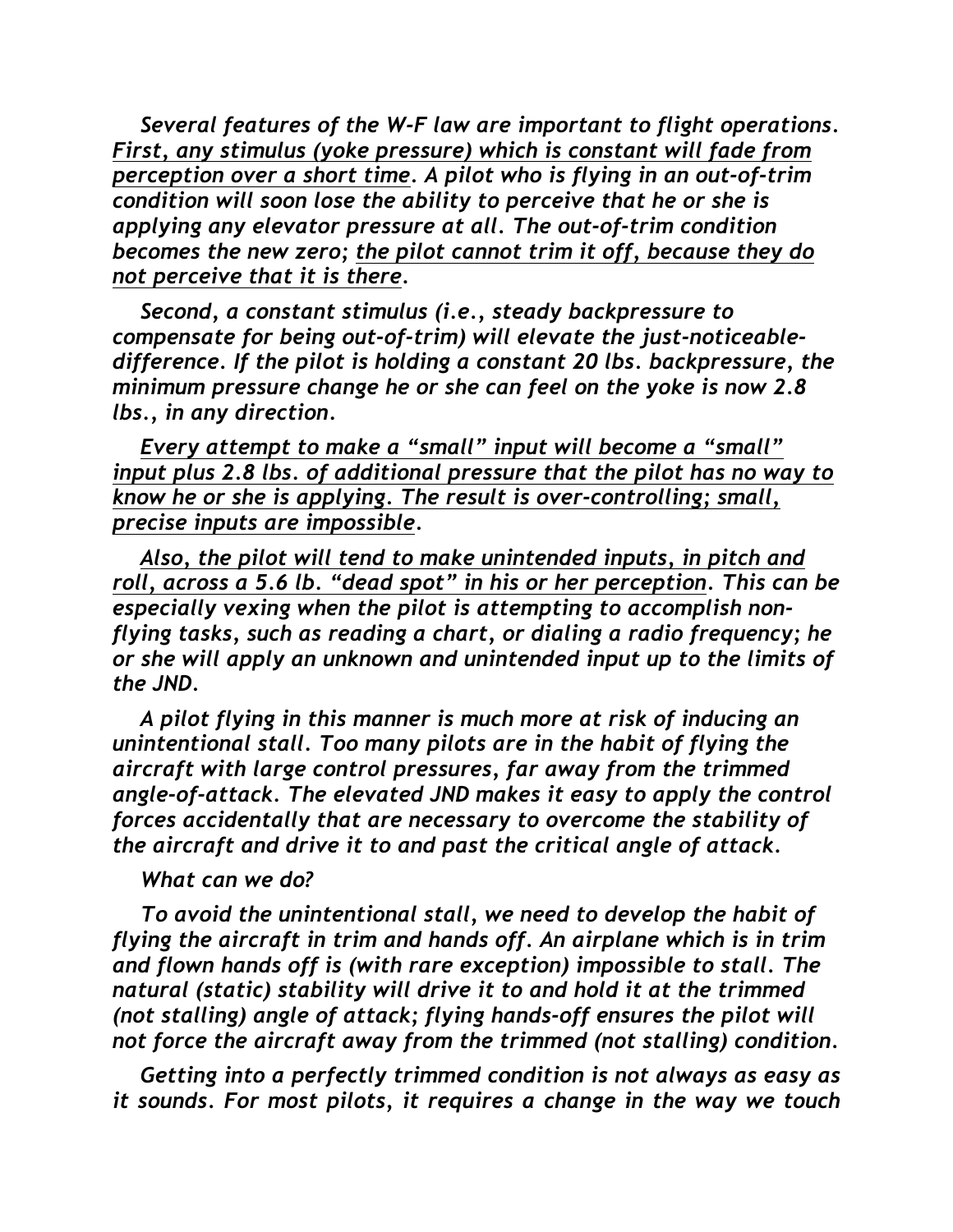*the controls. Due to the physiology, it is virtually impossible for pilots to trim an aircraft precisely if their hands are still on the yoke.* 

*Trimming, then, requires that we trim the aircraft to the limits of our perception (trim off the pressure), and then let go. Only with the hands off the yoke can we observe the change in pitch attitude and vertical speed, which is the clue to the remaining out-of-trim condition that existed below our ability to perceive.*

*Once observed, the change should prompt the pilot to pitch (with the yoke, not the trim) back to the desired pitch attitude and rate of climb, trim slightly against the error, and try again. Only when the aircraft will stay at the desired pitch attitude and vertical speed for five to 10 seconds in hands-off flight can it be considered to truly be in trim.* 

*Once in trim, the pilot should endeavor to avoid violating that trim. That is, "if it ain't broke, don't fix it." Said another way, the pilot should not touch the yoke unless there is presently an error in pitch that needs correction. If the airplane is doing what it should, there is no need to touch it!*

*All transitions in airspeed, power setting, and configuration will induce some trim change. Immediately address any change in the trimmed condition to bring the aircraft back to the desired trim. Once regaining the trim, maintain it by flying hands off to the maximum possible extent.* 

*It is important to realize that the oft-repeated advice "use a light grip" is, unfortunately, a misnomer. Another principle of physiology, the grab-and-grip reflex, makes this so.*

*Under stress, the reflex induces us to unconsciously grab hold (of the yoke) and grip with increasing pressure. Over time, the light grip will invariably escalate to the famed white knuckles condition we see so often, and create all of the same problems as an out-of-trim condition.*

*Thus, when a pilot does have to make a control input, it is important to avoid setting up a grip condition; it is better to touch the yoke, rather than to grip it. Use the minimum pressure required to achieve the desired correction, and then go back to hands off.*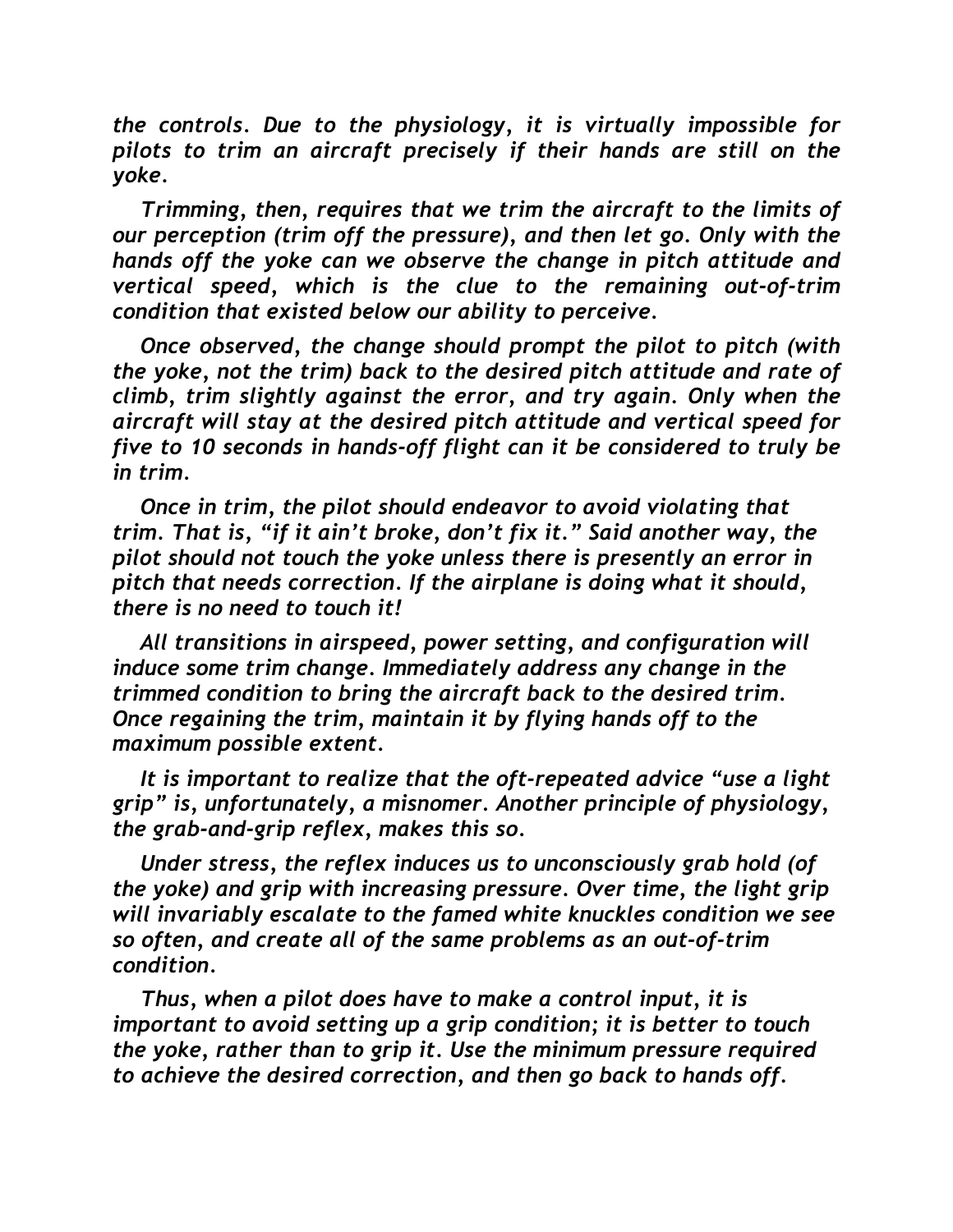*If you've developed the uneasy feeling that this methodology involves a radical change in the way we fly, you would be correct. It requires discipline, thought, and practice to achieve truly in-trim and handsoff flying skills, but the rewards are worth it: better stall resistance, smoother ride for the passengers, more precise control of the aircraft, and lower pilot workload.*

## **—HANDS-OFF FLIGHT—**

**To enable understanding how an aircraft is controlled consider that the aircraft was designed and built to fly. The pilot only inputs control, steering to specific headings and altitudes to accomplish a particular flight.** 

**During ground operation, initial precise control input to the rudder can be done by wiggling the pedals back and forth as deliberate over control while learning the input feel for maintaining the taxi lines. Wiggling controls for precision is actually inputting too much control and immediately removing it by the reversing.** 

**A sample initial flight will be to begin flight from start of taxi to landing roundout only touching the control wheel when changing elevator trim. This is accomplished by using normal flight procedures of pre-flight, engine start, taxi, and engine runup.**

**Prior to takeoff, the elevator will be set at an expected Vx indicated-airspeed or other required lift-off indicated-airspeed. With clearance to takeoff, the power is set and brakes released. Steering is done normally with rudder input.** 

**The aircraft will accelerate and upon reaching the indicated-airspeed as set with the trim, it lifts off, acceleration ceases, and climb begins at the trim-set indicated-airspeed.** 

**Rudder input is continued for directional control toward a distant visually acquired target. Aileron input will not be used unless unusual conditions require more control than available with yawing by rudder. This yawing procedure also allows a new student to quickly become aware of the kinesthetic sensing through the seat.**

**When established in climb and clear of any obstacles, a slight push on the elevator control will allow acceleration and re-trim to Vy as a climb indicated-airspeed for this flight.** 

**The flight will continue climbing until approaching a desired altitude at which the elevator is again gradually pushed to coordinate leveling at that altitude. The aircraft will now be accelerating to the desired cruise indicated-airspeed. Gradual power reduction will coordinate the thrust to this cruise indicated-airspeed. You are now cruising in level constant indicated-airspeed flight…still not touching the control wheel. Probable minor adjustments as necessary to attain the specific cruise criteria.**